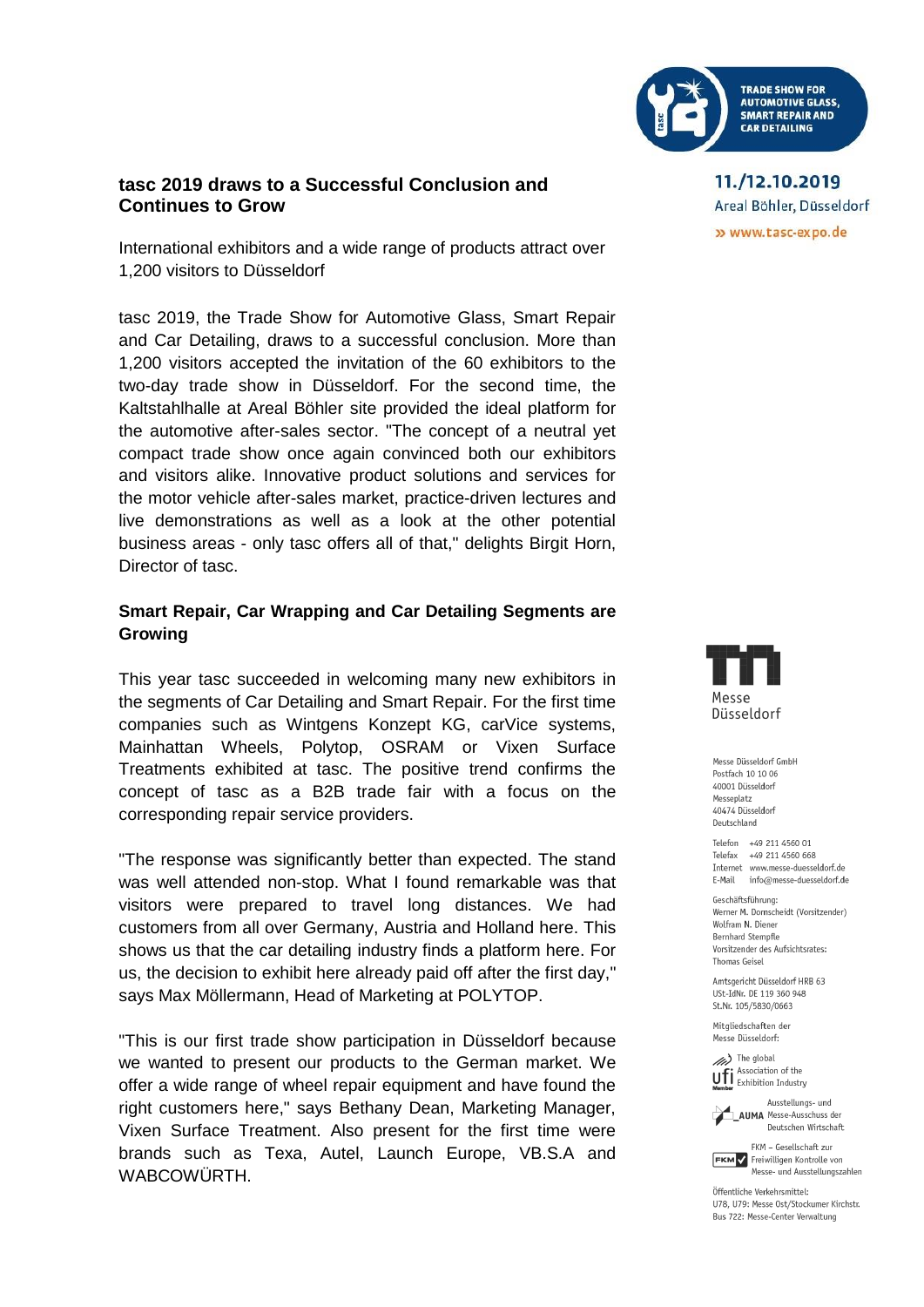

The automotive glass industry once again showed a strong presence at tasc 2019. With the newcomers Guardian and Saint-Gobain Autover, the quartet of the major automotive glass manufacturers was also represented in full for the first time. The audit company DEKRA presented the new seal for dent removal professionals, paint and body shops on site.

Thanks to the active support of the Federal Associations: Federal German Car Detailing Association (BFA), Federal German Association of Glazier Trades (BIV), Federal German Automotive Glass Association (BVA) and the Federal German Association for Dent and Hail Repairs (BVAT), it was also possible to further extend the supporting programme to include exciting topics and activities for visitors.

# **The Specialist Lecture Programme: Live Demonstrations on Current Topics**

On both days of the trade show, the stage programme offered informative lectures and hands-on live demonstrations on current topics and challenges for the industry. Digitalisation and the added value of technological progress for workshops in damage recording and repair processing were central topics in the programme, along with the calibration of driver assistance systems.

## **New Contests: More Interaction**

The participants of the Car Cross Challenge were in for highquality prizes worth almost EUR 10,000 in total. The participants in the interactive competition had to answer either theoretical questions or prove their technical skills at the exhibitors' stands. The winner was delighted with an all-inclusive houseboat charter weekend on the Havel. The Car Cross Challenge was organised and carried out by the Federal German Automotive Glass **Association** 

Another highlight was the  $5<sup>th</sup>$  German Polishing Championship, organised by the Federal German Car Detailing Association held for the first time at Areal Böhler. The winner of this year's polishing championship is Stoyan Krastev.

tasc 2021 will take place in two years from 8 to 9 October 2021 at Areal Böhler in Düsseldorf.

11./12.10.2019 Areal Böhler, Düsseldorf » www.tasc-expo.de